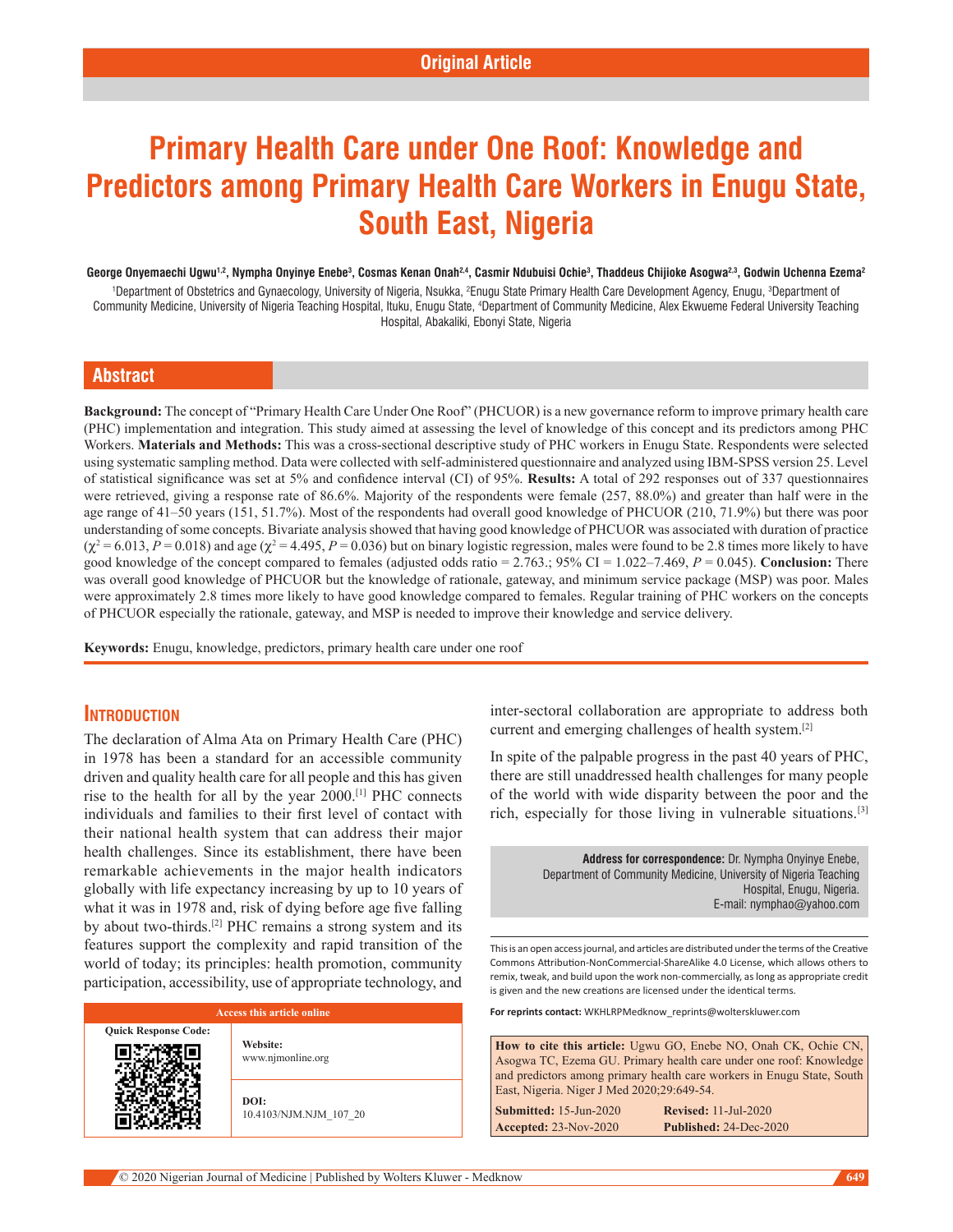The progress has been threatened by epidemiological and demographic transition with corresponding changes in spectrum of diseases; disease burden of noncommunicable diseases and trauma exceeding that of infectious disease.[2] In October 2018, during the  $40<sup>th</sup>$  anniversary of the 1978 declaration in Kazakhstan, the world leaders and other health stakeholders made the Astana declaration as an expression of their strong affirmation and support for PHC as an effective and efficient approach in achieving equitable health for all.<sup>[3]</sup>

Furthermore, in pursuance of Sustainable Development Goal 3 and Universal Health Coverage, primary health care Under One Roof (PHCUOR) was introduced by the Federal Ministry of Health of Nigeria through National Primary Health Care Development Agency (NPHCDA) in 2010 as policy.[4] As a new paradigm by the NPHCDA, the PHCUOR was approved by the National Council on Health in 2011 during its 54<sup>th</sup> session.<sup>[5]</sup> It is a government reform for the integration of all PHC services under one authority thereby reducing fragmentation in the management and delivery of PHC services.[6] PHCUOR is based on the principle of "One Management, One Plan and One Monitoring and Evaluation (M&E)," and aimed at strengthening the national health system. By this new arrangement, health resources for implementation of PHC activities across the states are repositioned from ministries, departments, and agencies where they had been previously domiciled such as Local Government Service Commission, State Ministries of Health and Ministry of Local Government Affairs to the new State PHC Development Boards or Agencies within the states.<sup>[5]</sup>

The policy is guided by a set of principles and nine pillars and every state is mandated to establish a state Primary Health Care Board (SPHCB) which maintains and coordinates all PHC activities in the State.[7] These principles include integration of all PHC services delivered under one authority, a single management body with adequate capacity to control services and resources and decentralized authority.[6] Other principles include the principle of "three ones" which means: one management, one plan, and one M&E system, an integrated supportive supervisory system managed from a single source, an effective referral system across the different levels of care and enabling legislation and regulations.[6] Fragmentation has been stated to be the greatest challenge for PHC services and consequently affects utilisation and PHC health indices.[6] The nine pillars are governance and ownership, legislation, minimum service package (MSP), repositioning, PHC systems development, operational guidelines, human resources, funding structure and sources of funds, and infrastructure establishment.<sup>[4]</sup> The assessment of PHCUOR policy in Adamawa, Nasarawa, and Ondo states revealed that integrated PHC systems through SPHCBs, as in the guideline for PHCUOR, leads to effective provision of PHC and better health outcomes.[8]

The NPHCDA designed a yearly scorecard monitoring system for assessing the level of state's performance in the implementation of PHCUOR and the extent of states' adherence to the national PHCUOR implementation guideline.<sup>[5]</sup> In the latest scorecard (scorecard 4) done in 2018, Gombe (76%), Niger (70%), Bauchi and Nasarawa (70%) in North East Nigeria were the best performing states while Kogi (25%), Edo (18%), and Akwa-Ibom (0%) performed least.<sup>[9]</sup> Enugu State (ENS) scored 45%, a significant improvement from the 10% scored in scorecard 3 assessment conducted in 2015.[10] In terms of zones, North East zone (62%) also performed best, South East got 50% while South-South performed least (39%). The assessment of the nine (9) pillars revealed that Office Setup was the best performing pillar (85%) while Repositioning, MSP and Legislation all scored below average.[9]

PHC workers are the service providers at the lowest tier of government; they are pivotal to the implementation of PHCUOR and so are supposed to be abreast with any reforms in PHC service delivery system. Furthermore, since the state is just in its journey to full implementation of PHCUOR, it is pertinent that the knowledge level of the PHCUOR strategy among the PHC workers of the state be assessed so as to know the extent of their involvement in the management of PHC. The aim of the study was therefore to assess the knowledge of PHCUOR and predictors among the PHC workers in ENS.

# **Materials and Methods**

The study was conducted in ENS southeast region of Nigeria. Enugu is one of the five south-eastern states of the country and is made up of seventeen Local Government Areas (LGAs) of which twelve are rural and five are urban LGAs.[11] The people of the state are mainly of the Igbo ethnic group and their predominant religion is Christianity. They are mainly involved in farming, trading, civil service, and wine tapping as sources of livelihood.

PHC service delivery in the state is done through PHC facilities under Local Government Health Authorities (LGHA); secondary health services are delivered through secondary health facilities under the State Government and tertiary health services are delivered in tertiary health institutions under both the State and the Federal Governments. Several private health facilities, patent medicine, and pharmacy shops also provide primary healthcare services in the state. Unpublished information contained in MSP document obtained from ENS Primary Health Care Development Agency (PHCDA) office showed that ENS has 512 public PHC facilities with different cadres of clinical and nonclinical health workers such as Doctors, Nurses/midwives, Environmental Health Officers, Community Health Officers (CHOs), Community Health Extension Workers (CHEWs), Pharmacy Technicians and Medical Laboratory Technicians. The clinical PHC workers are dominated by CHEWs (60.4%) and Junior CHEWs (JCHEWs) (29.6%) with Nurses/midwives, CHOs, and Doctors making up only 5.5%, 3.6%, and 0.9%, respectively.

This was a cross-sectional descriptive study. The population interviewed were PHC workers in the public PHC facilities who had spent 6 months in the service. A minimum sample size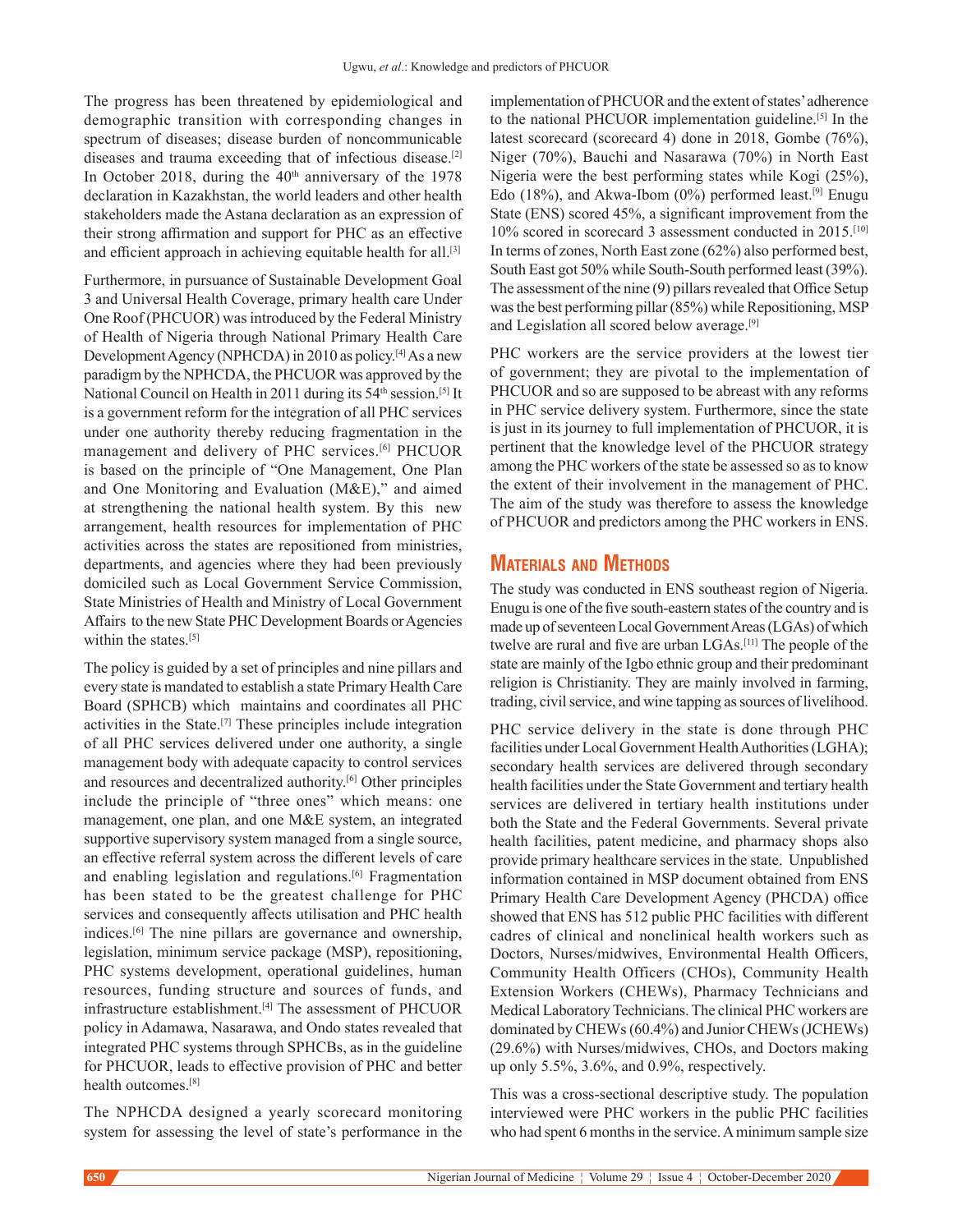of 337 was calculated using the formula for estimating sample proportions,[12] and based on a reported, good knowledge of a PHC system of 54.5% in a study previously carried out among PHC workers in ENS.<sup>[13]</sup>

The study instrument was a semi-structured self-administered questionnaire designed by the researchers and reviewed by senior technical officers of ENS-PHCDA who had received training on PHCUOR. Data were collected on the sociodemographic characteristics, professional cadre, duration of practice, and knowledge of PHCUOR among the PHC workers in the state. The respondents were selected, using a systematic sampling technique, during training sessions of PHC workers on the introduction of measles second dose into routine immunization programme organised by ENS PHCDA at the 17 LGAs of ENS in the month of November 2019. A total of 337 out of 900 health workers who were in attendance in the 17 LGAs were selected. The selection of respondents was done in proportion to number of trainees in each LGA, using the list of attendees obtained from ENS-PHCDA as the sampling frame.

Data analysis was carried out using IBM-SPSS version 25.<sup>[14]</sup> Knowledge of PHCUOR was assessed with 24 variables and categorised arbitrarily as good for respondents who scored 50% and above and poor for those who scored less. Test of association was done using Chi-square while predictors of good knowledge were determined using binary logistic regression with level of statistical significance set at  $P < 0.05$  and confidence interval (CI) of 95%. A cut off point of 0.1 was used as screening level to input variables into the logistic model.

Before the commencement of the research, ethical approval was obtained from the Research and Ethics Committee of State Ministry of Health ENS. Written informed consents of the respondents were also sought and obtained before questionnaires were administered.

# **Results**

A total of 292 responses were obtained, giving a response rate of 86.6%. The mean age of the respondents was  $46.5 \pm 6.7$ years and the predominant age group was 41–50 years (151, 51.7%). The majority (257, 88%) were married and had tertiary education (278, 95.2%). CHEWs constituted a majority (139, 47.6); only 1 (0.3%) doctor and 11 (3.8%) nurse/midwives were among the respondents [Table 1].

Two hundred and three (69.5%) of the respondents were aware of the role of the LGHA in PHCUOR while (267, 91.4%) knew about the pillars and principles guiding the PHCUOR policy. Majority of the respondents were aware of the funding mechanism of PHCUOR 230 (78.8%). However, only few of them knew about the rationale for PHCUOR (59, 20.2%), gateways to PHCUOR 113 (38.7%) and the MSP for PHC (48, 16.4%) [Table 2].

Over 50% of the respondents knew about all the principles of PHCUOR with knowledge of integration (233, 79.8%),

| Table 1: Sociodemographic characteristics of respondents |                                      |
|----------------------------------------------------------|--------------------------------------|
| <b>Variables</b>                                         | <b>Frequency</b><br>$(n=292), n$ (%) |
| Age group (years)                                        |                                      |
| <30                                                      | 8(2.7)                               |
| $31 - 40$                                                | 53 (18.2)                            |
| $41 - 50$                                                | 151 (51.7)                           |
| 51-60                                                    | 80 (27.4)                            |
| Gender                                                   |                                      |
| Male                                                     | 35(12)                               |
| Female                                                   | 257 (88.0)                           |
| Marital status                                           |                                      |
| Single                                                   | 18 (6.2)                             |
| Married                                                  | 257 (88.0)                           |
| Widowed                                                  | 12(4.1)                              |
| Widower                                                  | 4(1.4)                               |
| Separated                                                | 1(0.3)                               |
| Highest educational level                                |                                      |
| Primary                                                  | 3(1.0)                               |
| Secondary                                                | 11(3.8)                              |
| Tertiary education                                       | 278 (95.2)                           |
| Duration of practice (years)                             |                                      |
| $\leq$ 20                                                | 127(43.5)                            |
| $21 - 40$                                                | 164 (56.2)                           |
| >40                                                      | 1(0.3)                               |
| Professional cadre                                       |                                      |
| Doctor                                                   | 1(0.3)                               |
| Nurse/midwife                                            | 11(3.8)                              |
| Environmental health officer                             | 19(6.5)                              |
| Community health worker                                  | 29(9.9)                              |
| Community health extension worker                        | 139 (47.6)                           |
| Junior community health extension worker                 | 16(5.5)                              |
| Pharmacy technician                                      | 8(2.7)                               |
| Medical laboratory technician                            | 7(2.7)                               |
| Others                                                   | 62(21.2)                             |

#### **Table 2: Basic understanding of primary health care under one roof**

| <b>Variables</b>                                         | Frequency $(n=292)$ , n $(\%)$ |             |  |  |
|----------------------------------------------------------|--------------------------------|-------------|--|--|
|                                                          | <b>Yes</b>                     | No          |  |  |
| Definition                                               | 232 (79.5)                     | 60(20.5)    |  |  |
| Role of the LGHA in PHCUOR                               | 203(69.5)                      | 89 (30.5)   |  |  |
| The policy is based on certain<br>principles and pillars | 267(91.4)                      | 25(8.6)     |  |  |
| Rationale for PHCUOR                                     | 59(20.2)                       | 233 (79.98) |  |  |
| WDC as a basic functional health<br>unit under PHCUOR    | 203(69.5)                      | 89 (30.5)   |  |  |
| Funding of PHCUOR from BHCPF                             | 230 (78.8)                     | 62(21.2)    |  |  |
| Gateways to PHCUOR                                       | 113 (38.7)                     | 179 (61.3)  |  |  |
| <b>MSP</b>                                               | 48 (16.4)                      | 244 (83.6)  |  |  |

WDC: Ward Development Committee, BHCPF: Basic health-care provision fund, LGHA: Local government health authorities, PHCUOR: Primary health care under one roof, MSP: Minimum service package

integrated supportive supervision (243, 83.2%), and effective referral system (227, 77.7%) leading [Table 3]. In all, over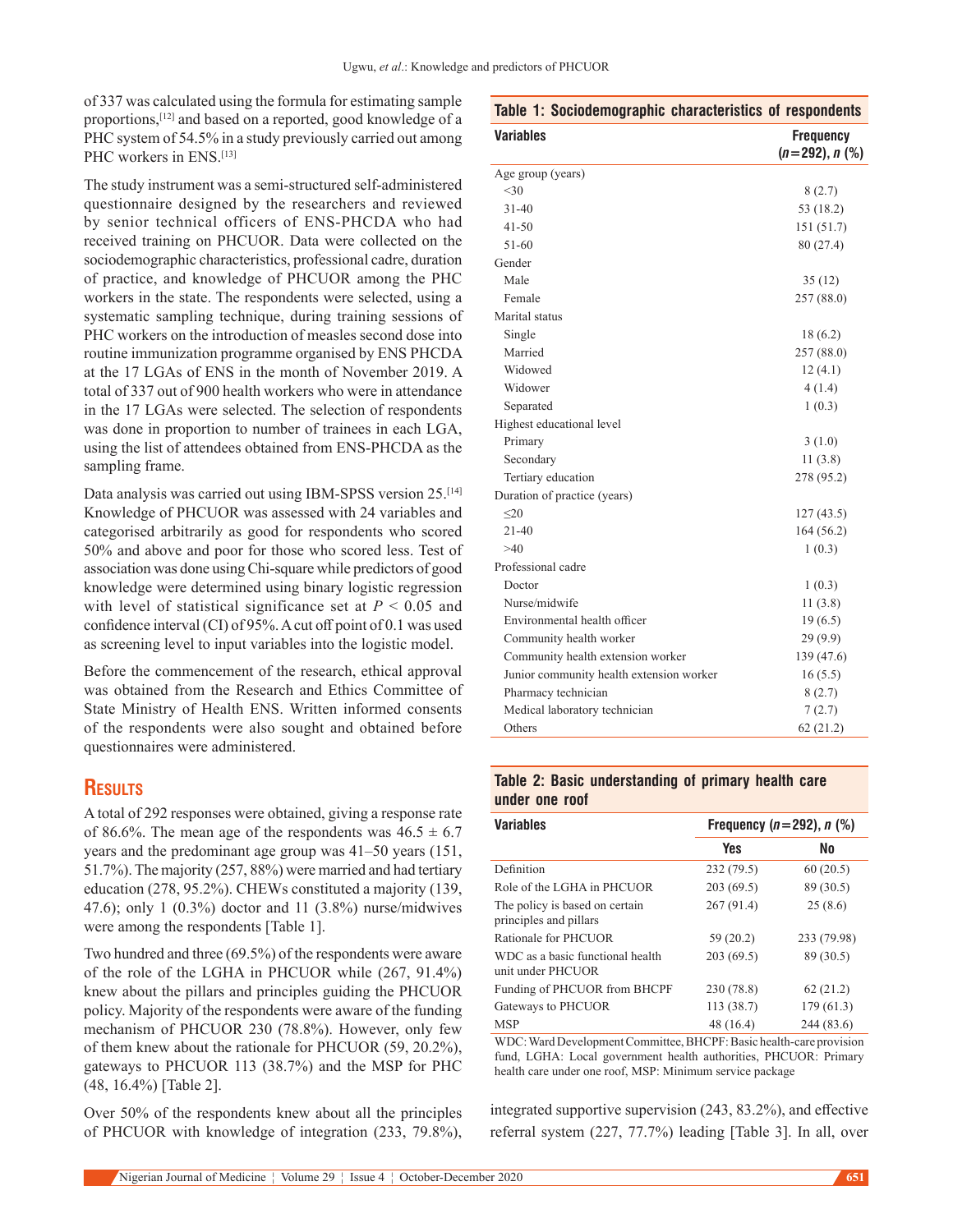two-thirds of the respondents were aware of the nine pillars of PHCUOR [Table 4]. Knowledge of Human Resources for Health as a pillar was highest (238, 81.5%) while knowledge of the legislation was the least (190, 65.1%).

Two hundred and ten (71.9%) of the respondents had good knowledge of the concept [Table 5]. Table 6 contains the result of bivariate analysis which showed that age  $(P = 0.036)$ and duration of practice  $(P = 0.018)$  were associated with knowledge of PHCUOR. Table 7 shows that male sex is a predictor of good knowledge of PHCUOR (adjusted odds ratio=2.763; 95% CI: 1.022–7.469; *P* = 0.045).

# **Discussion**

Greater than two-thirds of the respondents had good knowledge of the concept of PHCUOR. The high overall knowledge may be explained by the fact that 95.2% of the respondents had tertiary education and majority had spent over 20 years in service at the health department and were more likely to have attended trainings on the new concept of PHC management. However, the high level of knowledge was not unexpected in view of the fact that ENS scored 45% in the PHCUOR scorecard 4 implementation assessment of 2018,[7] a tool used by the NPHCDA to rate states' implementation of PHCUOR strategy. This score is high when compared to the score of other states in same southeast region of the country. Unpublished

**Table 3: Awareness of principles of primary health care under one roof**

| <b>Principle</b>                                         | Frequency ( $n = 292$ ), $n$ (%) |            |  |  |
|----------------------------------------------------------|----------------------------------|------------|--|--|
|                                                          | Yes                              | No         |  |  |
| Integration                                              | 233 (79.8)                       | 59 (20.2)  |  |  |
| A single management authority                            | 157(53.8)                        | 135 (46.2) |  |  |
| Decentralized authority                                  | 186 (63.7)                       | 106(36.3)  |  |  |
| One management one plan one<br>monitoring and evaluation | 203(69.5)                        | 89 (30.5)  |  |  |
| Integrated supportive supervision                        | 243 (83.2)                       | 49 (16.8)  |  |  |
| Effective referral system                                | 227(77.7)                        | 65(22.3)   |  |  |
| Legislation and concomitant regulation                   | 200(68.5)                        | 92 (31.5)  |  |  |

|  | Table 4: Awareness of pillars of primary health care |  |  |  |
|--|------------------------------------------------------|--|--|--|
|  | under one roof                                       |  |  |  |

| <b>Pillars</b>           | Frequency $(n=292)$ , n $(\%)$ |            |  |  |
|--------------------------|--------------------------------|------------|--|--|
|                          | <b>Yes</b>                     | No         |  |  |
| Governance and ownership | 207 (70.9)                     | 85(29.1)   |  |  |
| Legislation              | 190(65.1)                      | 102 (34.9) |  |  |
| <b>MSP</b>               | 227(77.7)                      | 65(22.3)   |  |  |
| Repositioning            | 205(70.2)                      | 87(29.8)   |  |  |
| Systems development      | 233 (79.6)                     | 59 (20.2)  |  |  |
| Operational guideline    | 226 (77.4)                     | 66 (22.6)  |  |  |
| Human resource           | 238 (81.5)                     | 54 (18.5)  |  |  |
| Sustainable funding      | 217 (74.3)                     | 75(25.7)   |  |  |
| Office set up            | 204 (69.9)                     | 88 (30.1)  |  |  |

MSP: Minimum service package

information obtained by researchers from ENS-PHCDA, the government parastatal in charge of the management of PHC system, showed that ENS had improved in implementation of PHCUOR. This improvement is marked by the establishment of new office set up; repositioning of Human Resources for Health from the State Ministry of Health, Local Government Service Commission and other relevant ministries, departments, and agencies to the ENS-PHCDA. Other improvements are in the development of MSP, Operational Guidelines and regulations documents for the state PHC system within the second half of 2019. The achievement of these milestones, which may have involved participation of PHC workers in the state, may have also contributed to the high level of knowledge of the new concept observed among our respondents.

Although the understanding of the concept among our respondents was generally good, there was poor understanding of some components of the new concept including gateways to PHCUOR, MSP and the rationale for PHCUOR. These findings suggest a need for training and re-training of PHC workers to acquaint them with all the components of the new management concept for PHC service delivery. This will help the PHC workers to understand the new order in PHC system and their roles and job descriptions for effective PHC service delivery.

### **Table 5: Respondents composite knowledge of primary health care under one roof**

| <b>Composite knowledge</b> | Frequency $(n=292)$ , n $(\%)$ |  |  |
|----------------------------|--------------------------------|--|--|
| Good knowledge             | 210 (71.9)                     |  |  |
| Poor knowledge             | 82(28.1)                       |  |  |

## **Table 6: Associated factors to knowledge of primary health care under one roof**

| <b>Variables</b>           | <b>Knowledge</b>  | $\chi^2$         | P     |       |
|----------------------------|-------------------|------------------|-------|-------|
|                            | Good<br>$(n=210)$ | Poor<br>$(n=82)$ |       |       |
| Age (years)                |                   |                  |       |       |
| <45                        | 79 (27.1)         | 42(14.4)         | 4.495 | 0.036 |
| $45 - 60$                  | 131 (44.9)        | 40(13.7)         |       |       |
| Sex                        |                   |                  |       |       |
| Male                       | 30(10.3)          | 5(1.7)           | 3.748 | 0.070 |
| Female                     | 180 (61.6)        | 77(26.4)         |       |       |
| Marital status             |                   |                  |       |       |
| Single                     | 25(8.6)           | 3.4(10)          | 0.005 | 1.000 |
| Married                    | 185(63.4)         | 72 (24.7)        |       |       |
| Highest level of education |                   |                  |       |       |
| Secondary or less          | 9(3.1)            | 1.7(5)           | 0.515 | 0.546 |
| Tertiary                   | 201 (68.8)        | 77 (26.4)        |       |       |
| Professional cadre         |                   |                  |       |       |
| Clinical staff             | 138 (47.3)        | 58 (19.9)        | 0.673 | 0.489 |
| Nonclinical staff          | 72 (24.7)         | 24(8.2)          |       |       |
| Duration of practice       |                   |                  |       |       |
| $\leq 20$                  | 82(28.1)          | 45 (15.4)        | 6.013 | 0.018 |
| >20                        | 128 (43.8)        | 37(12.7)         |       |       |

AOR: Adjusted odds ratio, CI: Confidence interval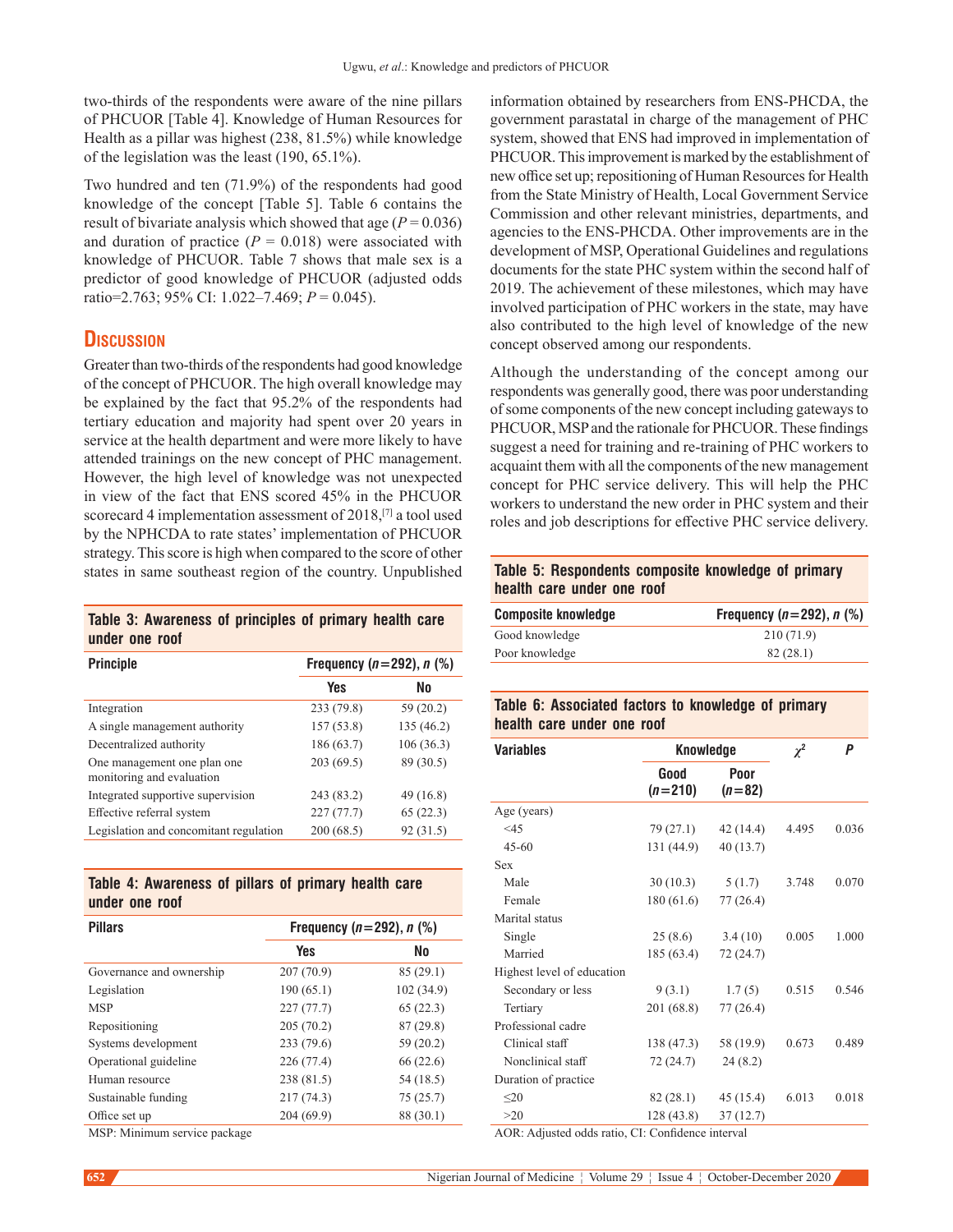| <b>Variable</b>              | Knowledge      |               | AOR for 95% CI | <b>CI</b>       | D     |
|------------------------------|----------------|---------------|----------------|-----------------|-------|
|                              | Good $(n=210)$ | Poor $(n=82)$ |                |                 |       |
| Age category (years)         |                |               |                |                 |       |
| $<$ 45                       | 79(27.1)       | 42(14.4)      | 0.723          | $0.403 - 1.295$ | 0.275 |
| $\geq 45$                    | 131 (44.9)     | 40(13.7)      |                |                 |       |
| <b>Sex</b>                   |                |               |                |                 |       |
| Male                         | 30(10.3)       | 5(1.7)        | 2.763          | 1.022-7.469     | 0.045 |
| Female                       | 180 (61.6)     | 77(26.4)      |                |                 |       |
| Duration of practice (years) |                |               |                |                 |       |
| $\leq$ 20                    | 82(28.1)       | 45(15.4)      | 0.585          | 0.326-1.048     | 0.072 |
| >20                          | 128(43.8)      | 37(12.7)      |                |                 |       |

| Table 7: Predictors of knowledge of primary health care under one roof |  |
|------------------------------------------------------------------------|--|
|------------------------------------------------------------------------|--|

AOR: Adjusted odds ratio, CI: Confidence interval

The high knowledge of service integration, integrated supportive supervision, and effective referral system among the respondents showed that they were abreast with the important principles of PHC practice. This may mean that with the necessary resources put in place, the workers will deliver PHC services efficiently. This high knowledge also, may not be unconnected with the higher education and long duration of practice of the respondents aforementioned.

Age and duration of practice were significantly associated with knowledge of PHCUOR. This could be explained by the fact that the older health workers and those who had practised for longer period were more likely to have attended more trainings and acquired more education. Good knowledge was predicted by sex alone and male health workers were approximately 2.8 times as knowledgeable about PHCUOR as their female counterparts.

#### **Limitation to the study**

There was unequal distribution in the professional cadre of our respondents with CHEW dominating and only few nurses and a doctor among them. This observation, which is a reflection of substantial variation in professional cadre of PHC workers in ENS PHC system, did not permit comparison of knowledge of PHCUOR among respondents as doing so may not be reliable. This may have obscured the variation in knowledge across various cadres of PHC workers.

## **Conclusion**

PHC workers in ENS displayed overall good knowledge of the policy of PHCUOR. They showed good knowledge of the definition, principles, funding, as well as the pillars of the concept. However, the knowledge of the gateways, rationale as well as MSP was poor. Sex was the predictor of knowledge of the concept. We therefore recommend that PHC workers should be trained on the concepts of PHCUOR especially the rationale, gateways, and MSP with poor scores to improve on their knowledge and service delivery at the first level health care.

#### **Financial support and sponsorship** Nil.

## **Conflicts of interest**

There are no conflicts of interest.

#### **References**

- 1. Almond Board of California [ABC]. Declaration of Alma-Ata. Vol. 6. Rusia: WHO; 1976. Available from: http://www.who.int/publications/ almaata\_declaration\_en.pdf?ua. [Last accessed on 2020 Jan 15].
- 2. WHO&UNICEF. A Vision for Primary Health Care in the 21st Century. World Health Organisation. Geneva; 2018. Available from: http://www.who.int/docs/default-source/primary-health/vision. pdf?sfvrsn=c3119034\_2. [Last accessed on 2020 Feb 07].
- 3. WHO; UNICEF; HIS; SDS. Declaration of Astana. Global Conference on Primary Health Care; 2018. Available from: https://www.who.int/ docs/default-source/primary-health/declaration/gcphc-declaration.pdf. [Last accessed on 2020 Jan 14].
- 4. NPHCDA. Integrating Primary Health Care Governance in Nigeria. Abuja; 2013. Available from: http://www.nphcda.gov.ng/reports and integrating primary health care under one roof.pdf. [Last accessed on 2020 Jan 20].
- 5. NPHCDA. Integrating primary health care governance in Nigeria. Abuja; 2013. Available from: http://www.nphcda.gov.ng/Reports and Publications/INTEGRATING PRIMARY HEALTH CARE -PHC Under One Roof.pdf [Last accessed on 2020 Jan 10].
- 6. Health Partners International. Bringing Primary Health Care under One Roof: 9 Factsheets for Implementation in Nigeria; 2014. Available from: http://resources.healthpartners-int.co.uk/resource/bringing-primaryhealth-care-under-one-roof-9-factsheets-for-implementation-prrinnmnch/. [Last accessed on 2020 Mar 29].
- 7. National Primary Health Care Development Agency. Primary Healthcare Under One Roof (PHCUOR). Abuja: National Primary Health Care Development Agency; 2017.
- 8. Odutolu O, Ihebuzor N, Tilley-Gyado R, Martufi V, Ajuluchukwu M, Olubajo O, *et al*. Putting institutions at the center of primary health care reforms: Experience from implementation in three states in Nigeria. Health Syst Reform 2016;2:290-301.
- 9. NPHCDA. Implementation Status of Primary Health care Under One Roof (PHCUOR): Scorecard 4. Abuja: NPHCDA; 2018. Available from: https://www.tandfonline.com/doi/full/10.1080/23288604.2016.1 234863. [Last accessed on 2020 Feb 12].
- 10. NPHCDA. Primary Health Care under One Roof Implementation Scorecard III Report; November, 2015. p. 130. Available from: https:// niftng.com/wp-content/uploads/2016/04/PHCUOR-Scorecard-3- Narrative-Report-final.pdf. [Last accessed on 2020 Jan 05].
- 11. Enugu state government. About Enugu state Enugu State Government. 2018 Available from: https://www.enugustate.gov.ng/index.php/ elements-devices/ [Last accessed on 2018 May 28].
- 12. Kirkwood B, Sterne J. Medical statistics [Internet]. Medical statistics. LONDON; 2003. 513 p. Available from: http://scholar.google.com/ scholar?hl=en&btnG=Search&q=intitle:Medical+statistics#2. [Last accessed on 2019 Nov 20].